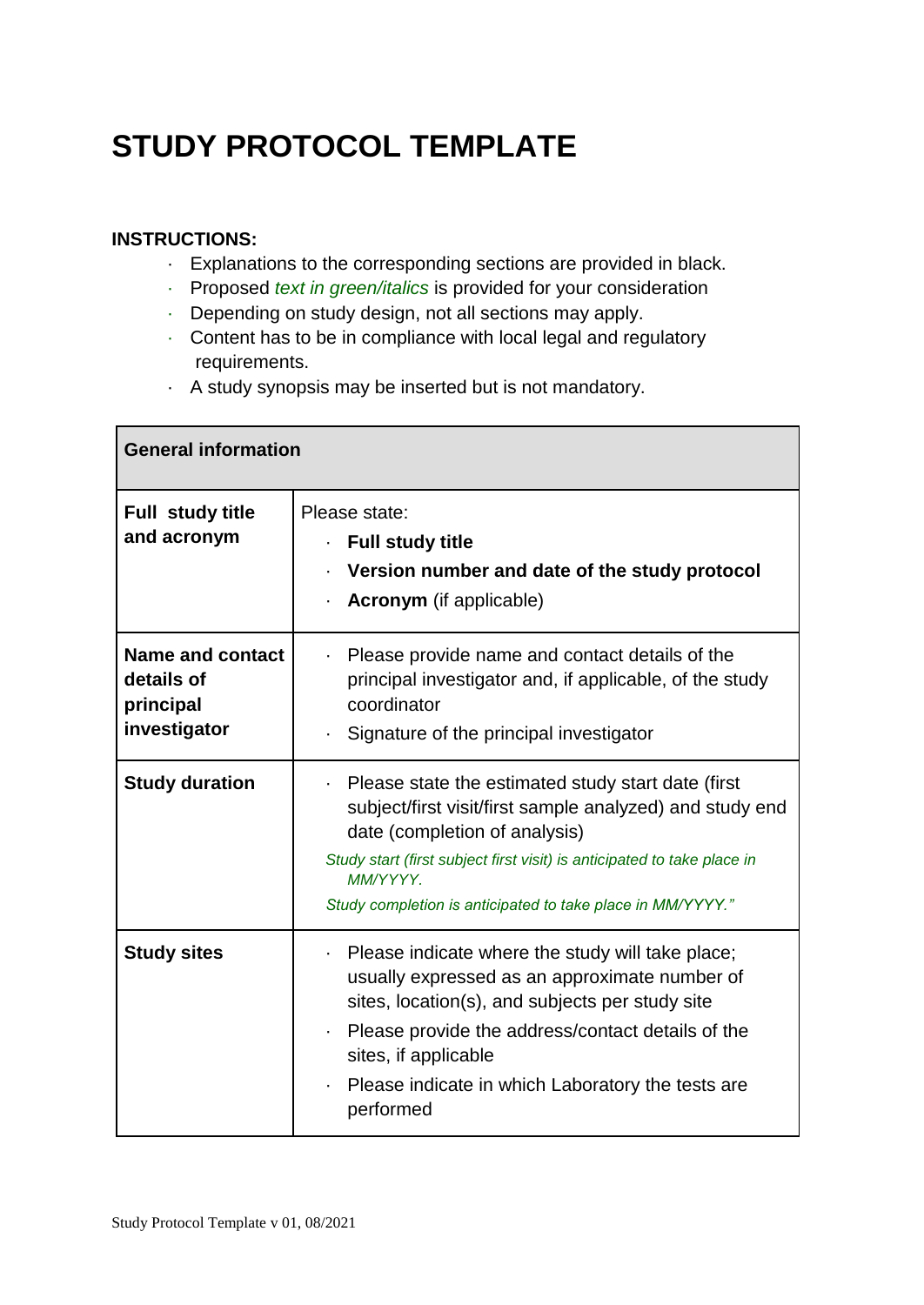| <b>Instrument</b>                                       | Please indicate which Roche instrument is used (e.g.<br>×,<br>Cobas e411, 601, 602, BenchMark ULTRA,<br>BenchMark XT, DP200)<br>Please indicate whether instrument placement is<br>required? (Y/N)                                                                                                       |
|---------------------------------------------------------|----------------------------------------------------------------------------------------------------------------------------------------------------------------------------------------------------------------------------------------------------------------------------------------------------------|
| 1.                                                      | Introduction, study rationale and study objective(s)                                                                                                                                                                                                                                                     |
| Introduction and<br>rationale                           | Please provide background information e.g. on the<br>specific disease to be studied. This may include<br>information on epidemiology, natural history of the<br>condition, current clinical best practice, and unknown<br>/ controversial aspects                                                        |
|                                                         | . Based on the foregoing, please provide a study<br>rationale why the study is to be conducted (without<br>repeating the introduction section)                                                                                                                                                           |
|                                                         | Please elaborate, if applicable, on the IVDs (=In Vitro<br>$\blacksquare$<br>Diagnostics) used in this study, the gold standard,<br>and the characteristics of the investigated Roche<br>product using the package insert as a reference                                                                 |
| <b>Medical Value/</b><br>Novelty of the<br><b>Study</b> | Please provide further detail on the significance and<br>value of the study (locally and globally)                                                                                                                                                                                                       |
| <b>Study Hypothesis</b><br>(if applicable)              | Please state the hypothesis being tested, if<br>applicable<br>"A research <b>hypothesis</b> is a specific, clear, and testable<br>proposition or predictive statement about the possible<br>outcome of a scientific research study"                                                                      |
| Study objective(s)                                      | Please state the primary objective and (if applicable)<br>the secondary objective(s)<br>Please make brief statements. The objectives should be<br>specific and measurable and should relate to the<br>endpoints of the study as well as to the statistical<br>section and assessments, where applicable. |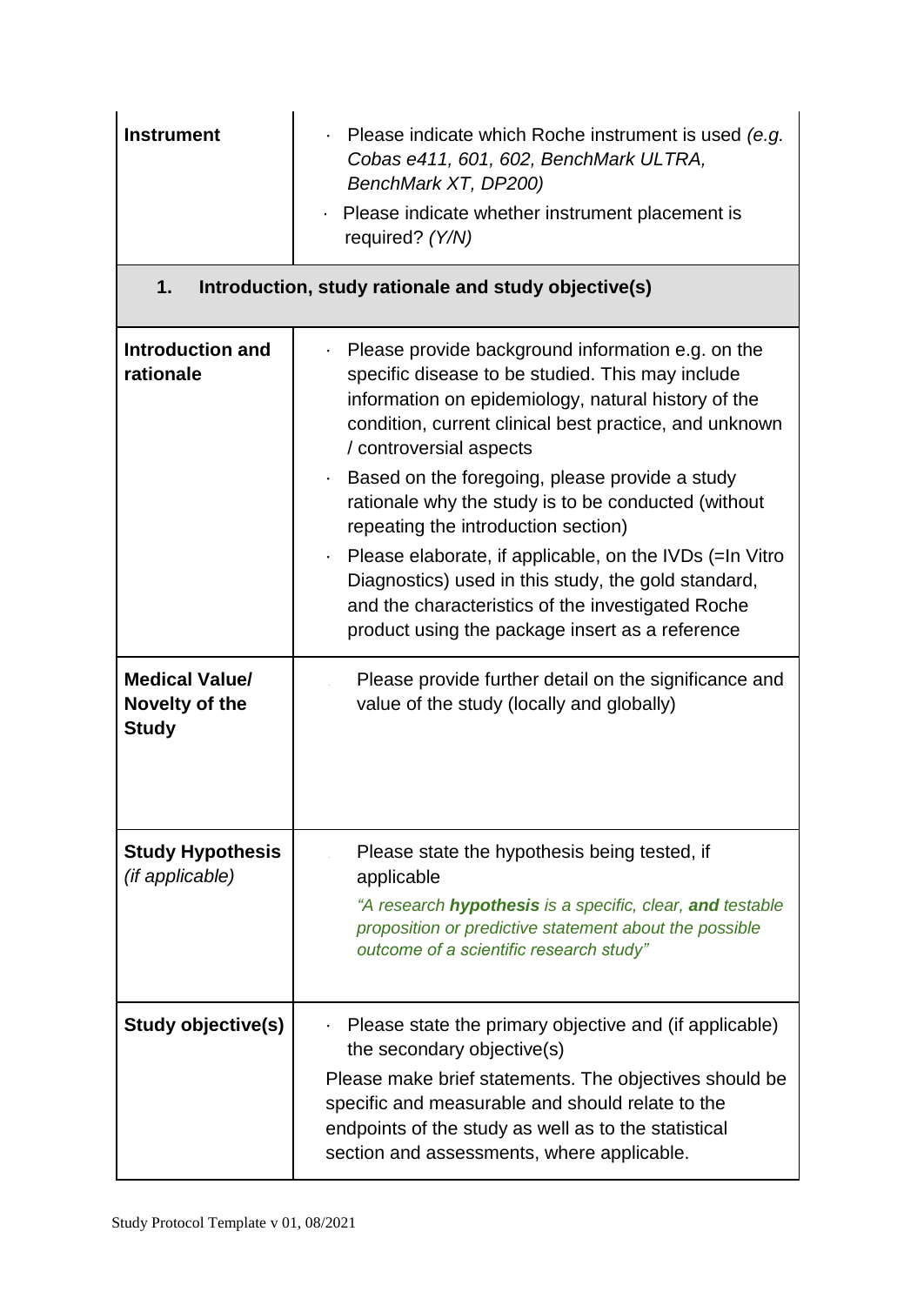| 2.<br><b>Investigational material</b>                       |                                                                                                                                                                                                                                                                                                                                                                                                                                                                                                                                                                                                          |  |  |
|-------------------------------------------------------------|----------------------------------------------------------------------------------------------------------------------------------------------------------------------------------------------------------------------------------------------------------------------------------------------------------------------------------------------------------------------------------------------------------------------------------------------------------------------------------------------------------------------------------------------------------------------------------------------------------|--|--|
| Investigational<br>material and<br>comparator<br>product(s) | Please indicate the Roche assay(s) used in this study<br>Please indicate the comparator product(s) used in<br>this study, if applicable<br>Please indicate the quantity of kits requested, if<br>information is available                                                                                                                                                                                                                                                                                                                                                                                |  |  |
| 3.                                                          | <b>Study population</b>                                                                                                                                                                                                                                                                                                                                                                                                                                                                                                                                                                                  |  |  |
| Recruitment,<br>enrollment<br>period, and<br>sample size    | Please indicate the number of subjects and/or<br>$\blacksquare$<br>sample size to be included in the study and for<br>prospective studies, the estimated time needed to<br>enroll this number using wordings such as<br>"approximately N subjects, [N per study group] will be recruited<br>over a planned recruitment period of N months."                                                                                                                                                                                                                                                              |  |  |
| <b>Inclusion criteria</b>                                   | Please list the inclusion criteria                                                                                                                                                                                                                                                                                                                                                                                                                                                                                                                                                                       |  |  |
| <b>Exclusion criteria</b>                                   | Please list the exclusion criteria                                                                                                                                                                                                                                                                                                                                                                                                                                                                                                                                                                       |  |  |
| 4.<br><b>Study design and study procedure</b>               |                                                                                                                                                                                                                                                                                                                                                                                                                                                                                                                                                                                                          |  |  |
| <b>Study design</b>                                         | • Please state the study design (e.g.<br>prospective/retrospective/blinded)                                                                                                                                                                                                                                                                                                                                                                                                                                                                                                                              |  |  |
| <b>Study Type</b>                                           | $\Box$ Interventional Study<br>$\Box$ Non-Interventional Study                                                                                                                                                                                                                                                                                                                                                                                                                                                                                                                                           |  |  |
|                                                             | Please state the study type (e.g. pilot study,<br>observational study, interventional study (e.g. medical<br>decisions based on device / diagnostic / IVD test),<br>diagnostic utility study*, clinical utility study**, open,<br>randomized, number of study arms, control group,<br>comparator IVD/gold standard,<br>monocenter/multicenter, national/multinational,<br>adjudication, etc)<br>* A diagnostic utility study proves the likelihood that an in-vitro<br>diagnostic test will lead to an improved clinical performance,<br>either alone or in combination with other diagnostic procedures |  |  |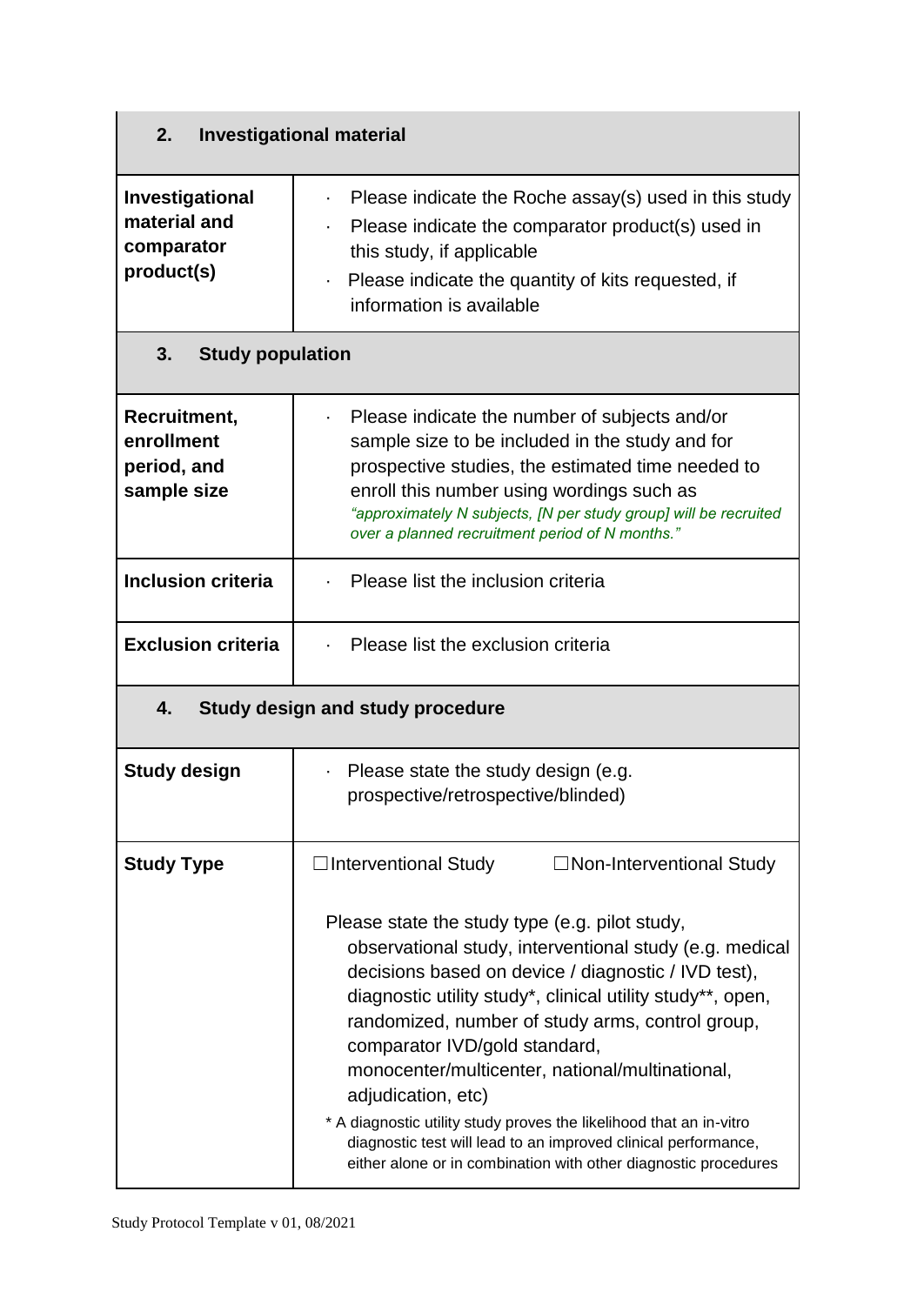| ** A clinical utility study proves the likelihood that an in-vitro<br>diagnostic test result will lead to an improved health outcome<br>and/or improved patient management. The evaluation of<br>outcomes is thereby associated with testing and clinical<br>interventions |
|----------------------------------------------------------------------------------------------------------------------------------------------------------------------------------------------------------------------------------------------------------------------------|
|                                                                                                                                                                                                                                                                            |
|                                                                                                                                                                                                                                                                            |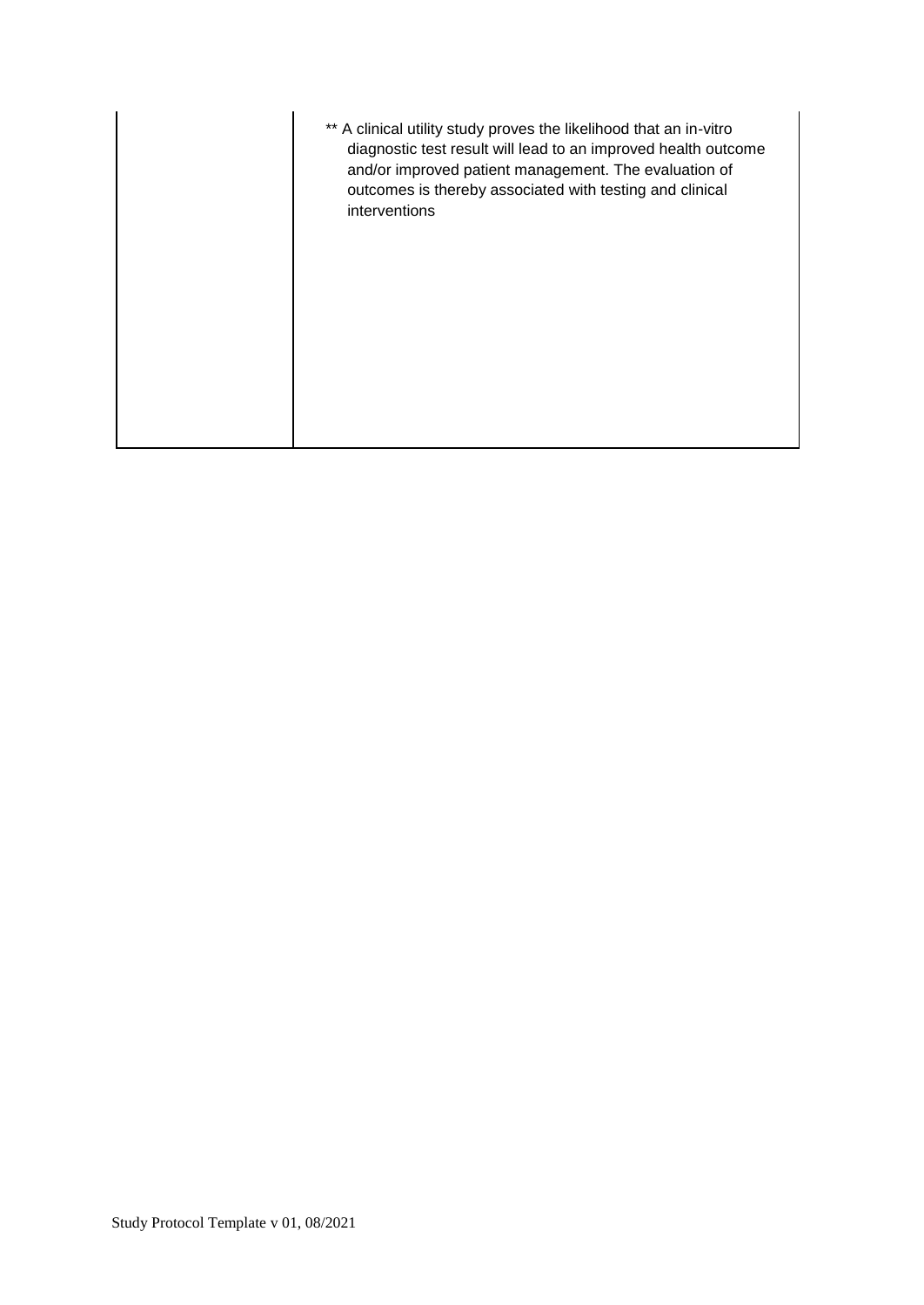| <b>Study procedure</b> | For prospective studies: Please describe the study<br>procedure, the visits and the time points (including<br>time windows $=$ allowed deviation from a fix date) of<br>investigations (e.g. laboratory investigations and<br>other investigations / follow-up) and the parameters<br>that will be assessed<br>Please describe the specimen types, sample<br>collection schedule, sample handling, transport, (long<br>term) storage, and sample destruction (if applicable)<br>You may provide a data collection overview table or a                                                                                                                                                                                                                 |
|------------------------|-------------------------------------------------------------------------------------------------------------------------------------------------------------------------------------------------------------------------------------------------------------------------------------------------------------------------------------------------------------------------------------------------------------------------------------------------------------------------------------------------------------------------------------------------------------------------------------------------------------------------------------------------------------------------------------------------------------------------------------------------------|
|                        | flow chart, if desired<br>For randomized and/or blinded studies: Please<br>describe procedure for randomization<br>(method/program, access and storage of the list for<br>group allocation), the procedure for blinding and<br>conditions for unblinding (e.g. in case of<br>emergencies)<br>Please describe criteria for premature withdrawal<br>$\blacksquare$                                                                                                                                                                                                                                                                                                                                                                                      |
|                        | considering wordings such as:<br>Subjects have the right to withdraw from the study at any time for any<br>reason. If lost to follow-up, the assigned study staff will try to contact the<br>subject by telephone followed by registered mail to establish and<br>document as completely as possible the reason for the withdrawal.                                                                                                                                                                                                                                                                                                                                                                                                                   |
|                        | Subjects will be informed of circumstances under which their participation<br>may be terminated by the responsible investigator without the subject's<br>consent. The investigator may withdraw subjects from the study in the<br>event of intercurrent illness, adverse events, lack of compliance with the<br>study and/or study procedures (e.g., study visits), or any reason where it is<br>felt that it is in the best interest of the subject to be terminated from the<br>study. Any administrative or other reasons for withdrawal will be<br>documented and explained to the subject. If the reason for removal of a<br>subject from the study is an Adverse Event, the principal specific event will<br>be recorded in the medical record. |
|                        | If applicable: "No subject prematurely discontinued from the study for any<br>reason will be replaced."                                                                                                                                                                                                                                                                                                                                                                                                                                                                                                                                                                                                                                               |
|                        | An excessive rate of withdrawals can render the study non-interpretable;<br>therefore, unnecessary withdrawal of subjects will be avoided.                                                                                                                                                                                                                                                                                                                                                                                                                                                                                                                                                                                                            |
|                        | For randomized and/or blinded studies: Please<br>describe procedure for randomization<br>(method/program, access and storage of the list for<br>group allocation), the procedure for blinding and                                                                                                                                                                                                                                                                                                                                                                                                                                                                                                                                                     |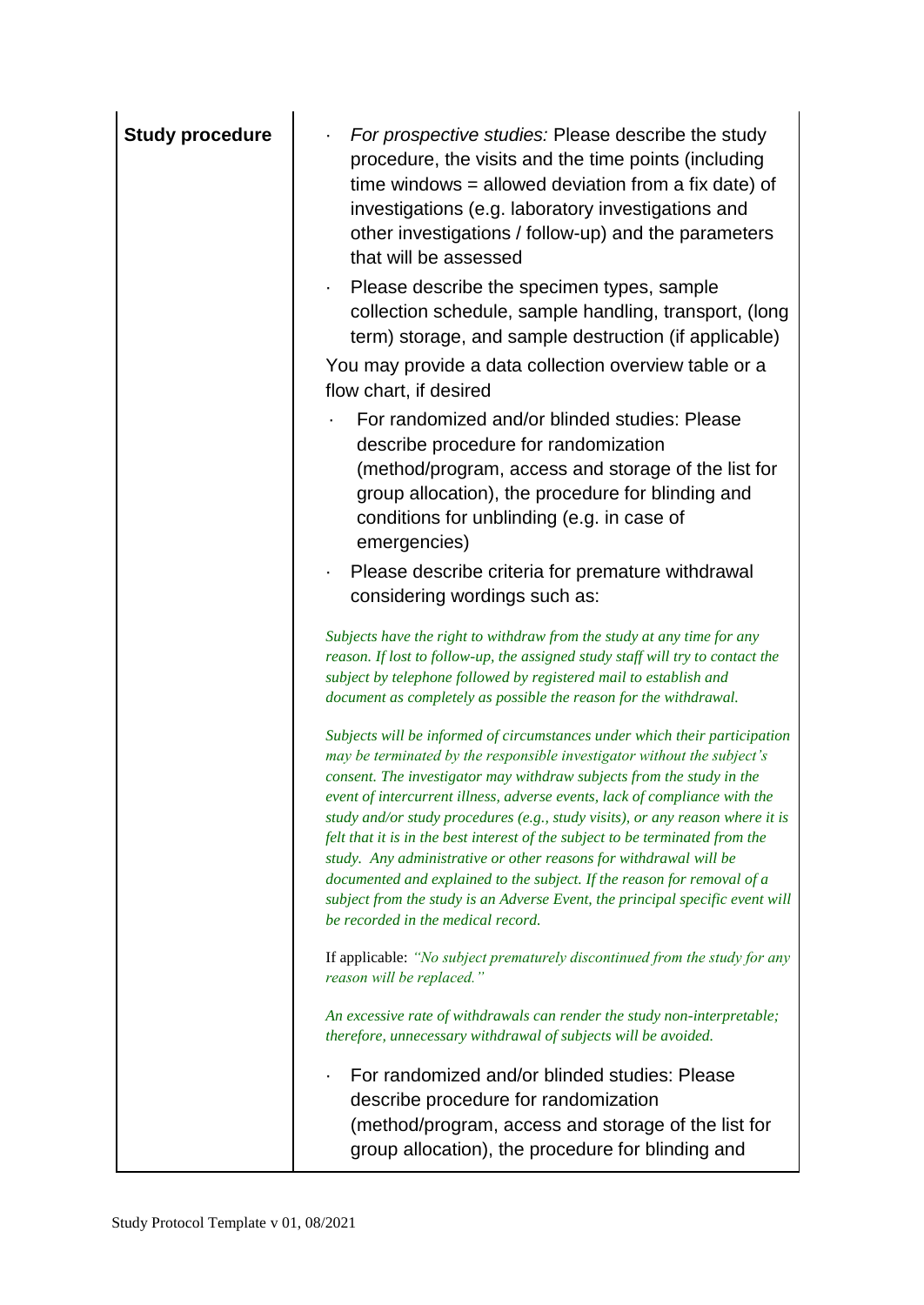|               | conditions for unblinding (e.g. in case of<br>emergencies)<br>For retrospective studies: please describe the time<br>frame used to select samples, any clinical and<br>demographic data collected for the samples, the<br>preanalytics and storage of the samples, and if the<br>samples were collected from a biobank under<br>informed consent |
|---------------|--------------------------------------------------------------------------------------------------------------------------------------------------------------------------------------------------------------------------------------------------------------------------------------------------------------------------------------------------|
|               |                                                                                                                                                                                                                                                                                                                                                  |
|               |                                                                                                                                                                                                                                                                                                                                                  |
| 5. Statistics |                                                                                                                                                                                                                                                                                                                                                  |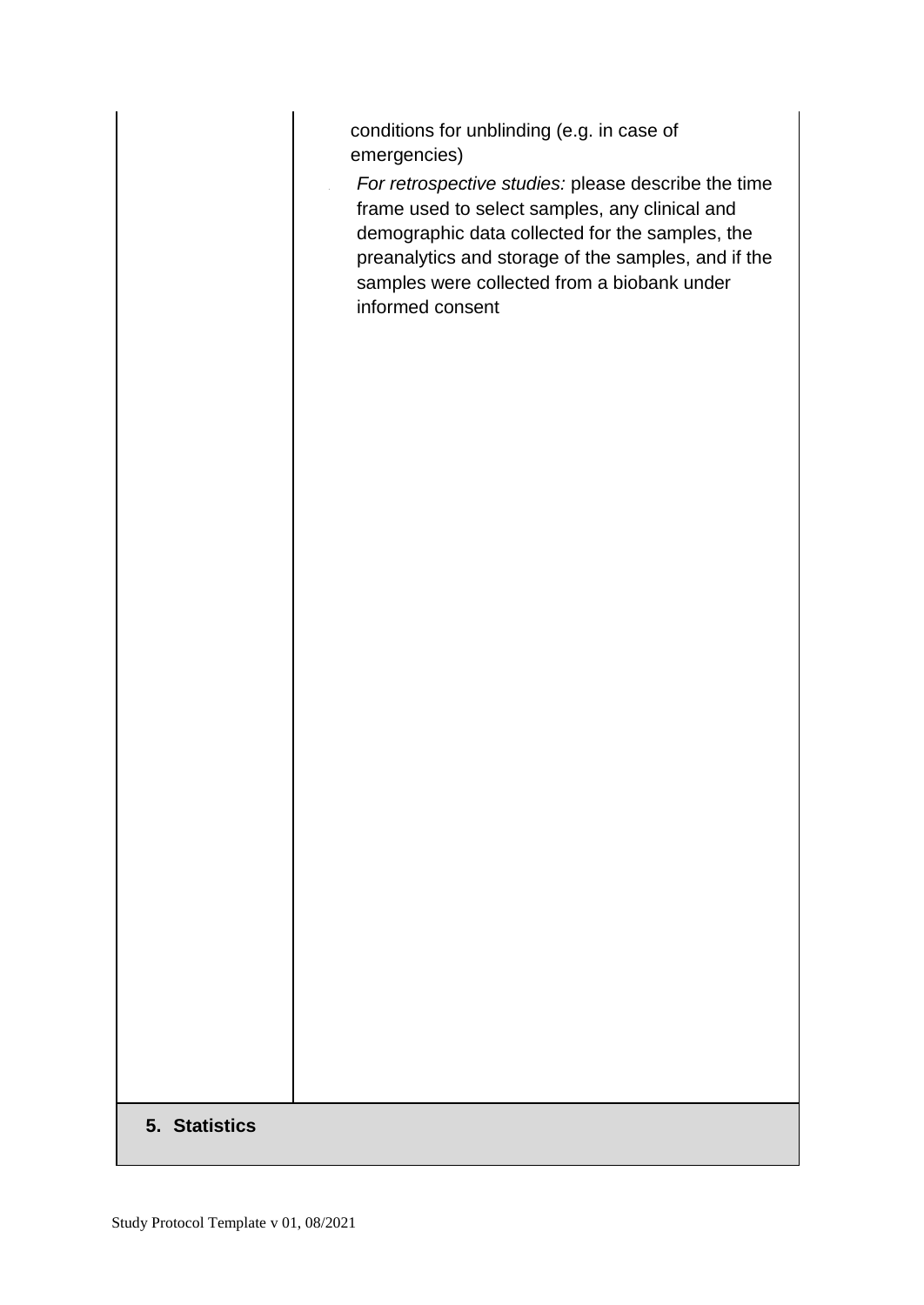| <b>Primary and</b><br>secondary<br>endpoint(s)      | Please define the primary and (if applicable) the<br>$\blacksquare$<br>secondary endpoint(s) matching the objective(s)<br>defined in section 1                                                                                                                                                                                                                                                                                                                                                                                                                                                                                                                                                                                                                                                                                                                 |  |
|-----------------------------------------------------|----------------------------------------------------------------------------------------------------------------------------------------------------------------------------------------------------------------------------------------------------------------------------------------------------------------------------------------------------------------------------------------------------------------------------------------------------------------------------------------------------------------------------------------------------------------------------------------------------------------------------------------------------------------------------------------------------------------------------------------------------------------------------------------------------------------------------------------------------------------|--|
| <b>Statistical</b><br>methods                       | Please describe the planned statistical methods,<br>statistical analysis plan, and state if an interim<br>analysis is planned<br>For prospective studies: Please estimate the dropout<br>$\blacksquare$<br>rate, and define the study groups for evaluation (e.g.<br>according to protocol population and full study<br>population)                                                                                                                                                                                                                                                                                                                                                                                                                                                                                                                            |  |
| Sample size, level<br>of significance,<br>and power | Please provide the sample size calculation,<br>significance level, and statistical power for the<br>primary endpoint (ideally including assumptions on<br>effect size and variability of the primary endpoint).<br>Consider dropouts and a minimal sample size limit.<br>This may not apply to pilot studies with the objective<br>to determine the sample size of subsequent studies                                                                                                                                                                                                                                                                                                                                                                                                                                                                          |  |
| 6.<br><b>Safety assessment</b>                      |                                                                                                                                                                                                                                                                                                                                                                                                                                                                                                                                                                                                                                                                                                                                                                                                                                                                |  |
|                                                     | In general this section should include information on:<br>Definitions of (serious) adverse events, time period<br>in which you will report all serious adverse events<br>and device deficiencies, where appropriate, to<br>Ethics Committee, regulatory authorities, and to<br>Roche<br>Study risk determination<br>List of anticipated adverse events and device<br>deficiencies, if appropriate<br>Details of the process for recording and reporting<br>adverse events (date of the adverse event,<br>treatment, resolution, assessment of both the<br>seriousness and the relationship to the<br>investigational device/IVD)<br>Details of the process for reporting device<br>deficiencies<br>Please make sure that the safety section of your study<br>protocol is in compliance with your hospital's<br>processes for SAE handling, and local legal and |  |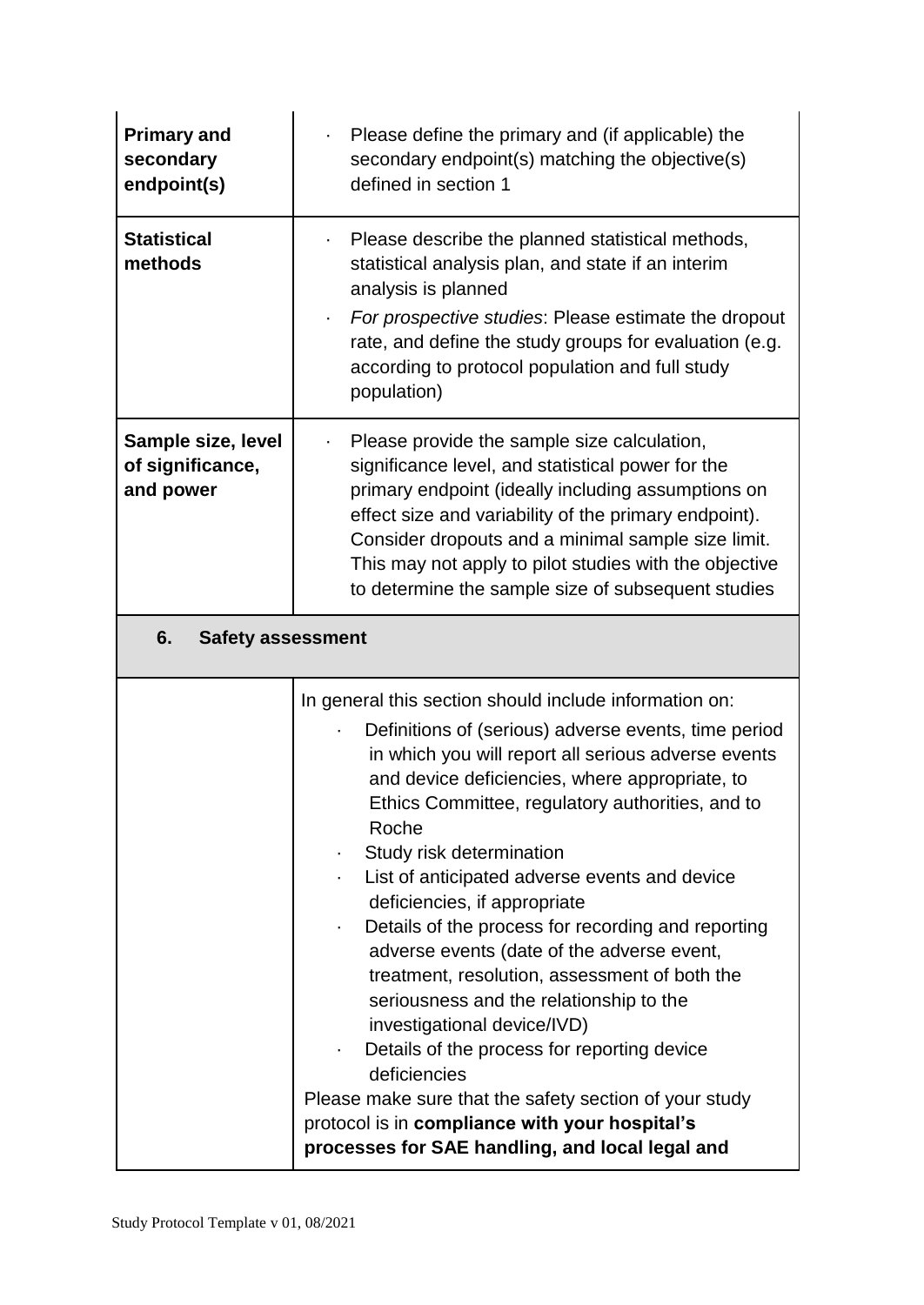**regulatory requirements**. **The text provided below in green is provided for general considerations only!** The correctness of the statements fully remains in your responsibility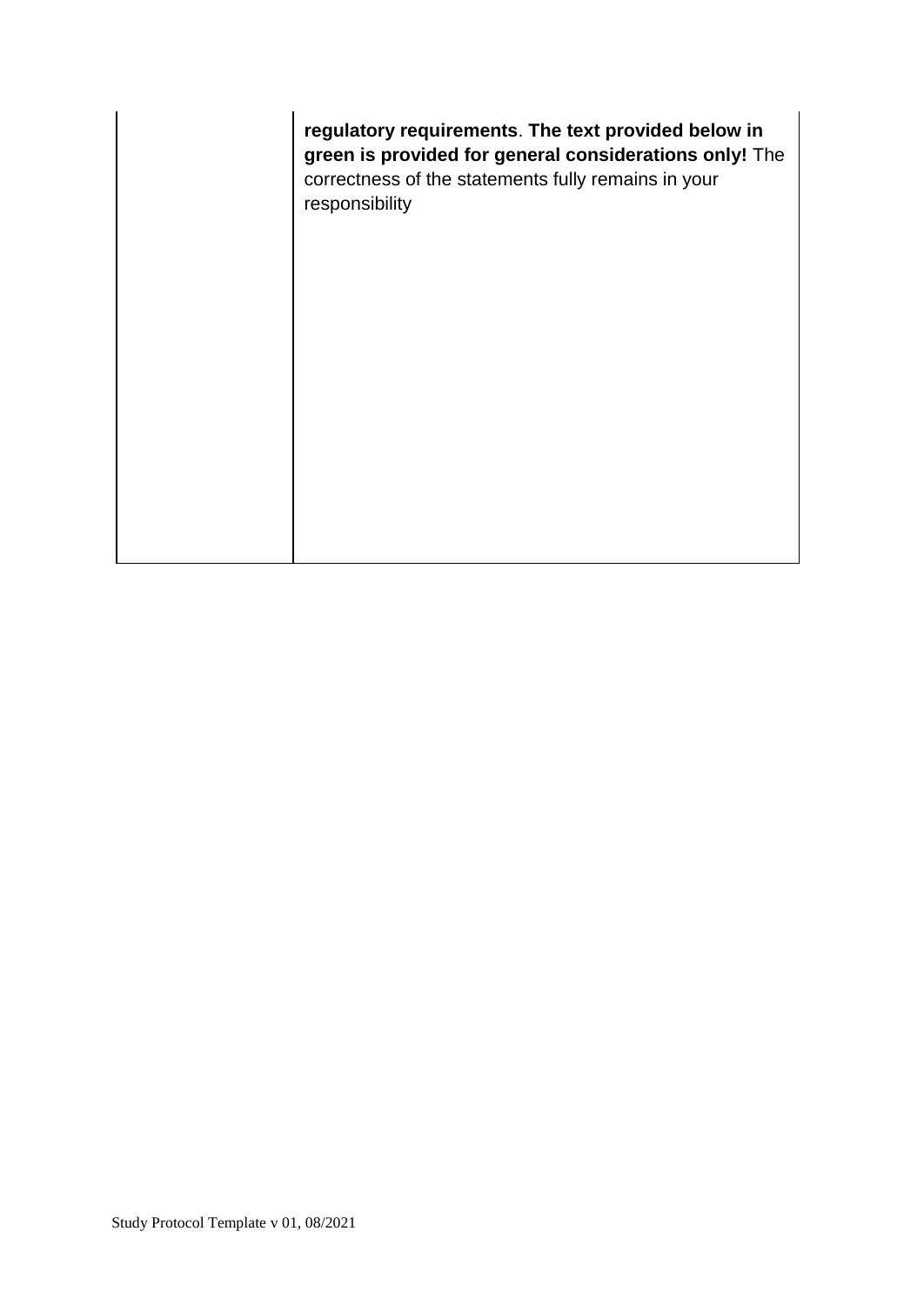| <b>Definitions</b> | <b>Adverse Event (AE)</b>                                                                                                                                                                                                                                                                                                                                                                                                                                                                                                                                                                                                                                                                                                                                                                                                                                                                                                                                                                                                                                                                                                                                                 |
|--------------------|---------------------------------------------------------------------------------------------------------------------------------------------------------------------------------------------------------------------------------------------------------------------------------------------------------------------------------------------------------------------------------------------------------------------------------------------------------------------------------------------------------------------------------------------------------------------------------------------------------------------------------------------------------------------------------------------------------------------------------------------------------------------------------------------------------------------------------------------------------------------------------------------------------------------------------------------------------------------------------------------------------------------------------------------------------------------------------------------------------------------------------------------------------------------------|
|                    | An AE is any untoward medical occurrence in a patient or clinical<br>investigation subject which does not necessarily have a causal<br>relationship with the medicinal product, or the device or diagnostic test<br>under investigation. An AE can therefore be any unfavorable and<br>unintended sign, symptom, or disease temporarily associated with the<br>use of the medicinal product or the device. AEs might occur in any<br>phase of the clinical investigation whether or not considered related to<br>the medicinal product, or the device or the use of the diagnostic test.<br>This also includes exacerbations of pre-existing conditions and events,<br>intercurrent illnesses, or drug interactions. Anticipated day-to-day<br>fluctuations of pre-existing conditions that do not represent a clinically<br>significant exacerbation are not considered AEs in contrast to pre-<br>existing conditions that worsen during a study except those associated<br>with the disease being studied. Discrete episodes of chronic conditions<br>occurring during a study period should be recorded as AE in order to<br>assess changes in frequency or severity. |
|                    | Note 1: This includes events related to the investigational device or the<br>comparator                                                                                                                                                                                                                                                                                                                                                                                                                                                                                                                                                                                                                                                                                                                                                                                                                                                                                                                                                                                                                                                                                   |
|                    | Note 2: This includes events related to the procedures involved                                                                                                                                                                                                                                                                                                                                                                                                                                                                                                                                                                                                                                                                                                                                                                                                                                                                                                                                                                                                                                                                                                           |
|                    | Note 3: For users or other persons, this definition is restricted to events<br>related to the investigational devices                                                                                                                                                                                                                                                                                                                                                                                                                                                                                                                                                                                                                                                                                                                                                                                                                                                                                                                                                                                                                                                     |
|                    | <b>Serious Adverse Event (SAE)</b>                                                                                                                                                                                                                                                                                                                                                                                                                                                                                                                                                                                                                                                                                                                                                                                                                                                                                                                                                                                                                                                                                                                                        |
|                    | SAEs are a subset of AEs.                                                                                                                                                                                                                                                                                                                                                                                                                                                                                                                                                                                                                                                                                                                                                                                                                                                                                                                                                                                                                                                                                                                                                 |
|                    | An SAE is defined as any untoward medical occurrence or effect that:                                                                                                                                                                                                                                                                                                                                                                                                                                                                                                                                                                                                                                                                                                                                                                                                                                                                                                                                                                                                                                                                                                      |
|                    | 1) Leads to death, 2) Results in a life-threatening illness or injury, 3)<br>Results in a permanent or significant disability/incapacity, impairment<br>of a body structure or a body function, 4) Requires in-patient<br>hospitalization or prolongation of existing hospitalization (usually<br>involving at least an overnight stay), 5) Results in an important medical<br>event or requires intervention to prevent one or other of the outcomes<br>listed above, 6) Leads to fetal distress, fetal death or a congenital<br>abnormality or birth defect                                                                                                                                                                                                                                                                                                                                                                                                                                                                                                                                                                                                             |
|                    | <b>Anticipated SAE</b>                                                                                                                                                                                                                                                                                                                                                                                                                                                                                                                                                                                                                                                                                                                                                                                                                                                                                                                                                                                                                                                                                                                                                    |
|                    | Effect which by its nature, incidence, severity or outcome has been<br>identified in a risk assessment                                                                                                                                                                                                                                                                                                                                                                                                                                                                                                                                                                                                                                                                                                                                                                                                                                                                                                                                                                                                                                                                    |
|                    | <b>Unanticipated SAE</b>                                                                                                                                                                                                                                                                                                                                                                                                                                                                                                                                                                                                                                                                                                                                                                                                                                                                                                                                                                                                                                                                                                                                                  |
|                    | Effect which by its nature, incidence, severity or outcome has not<br>previously been identified in a risk assessment.                                                                                                                                                                                                                                                                                                                                                                                                                                                                                                                                                                                                                                                                                                                                                                                                                                                                                                                                                                                                                                                    |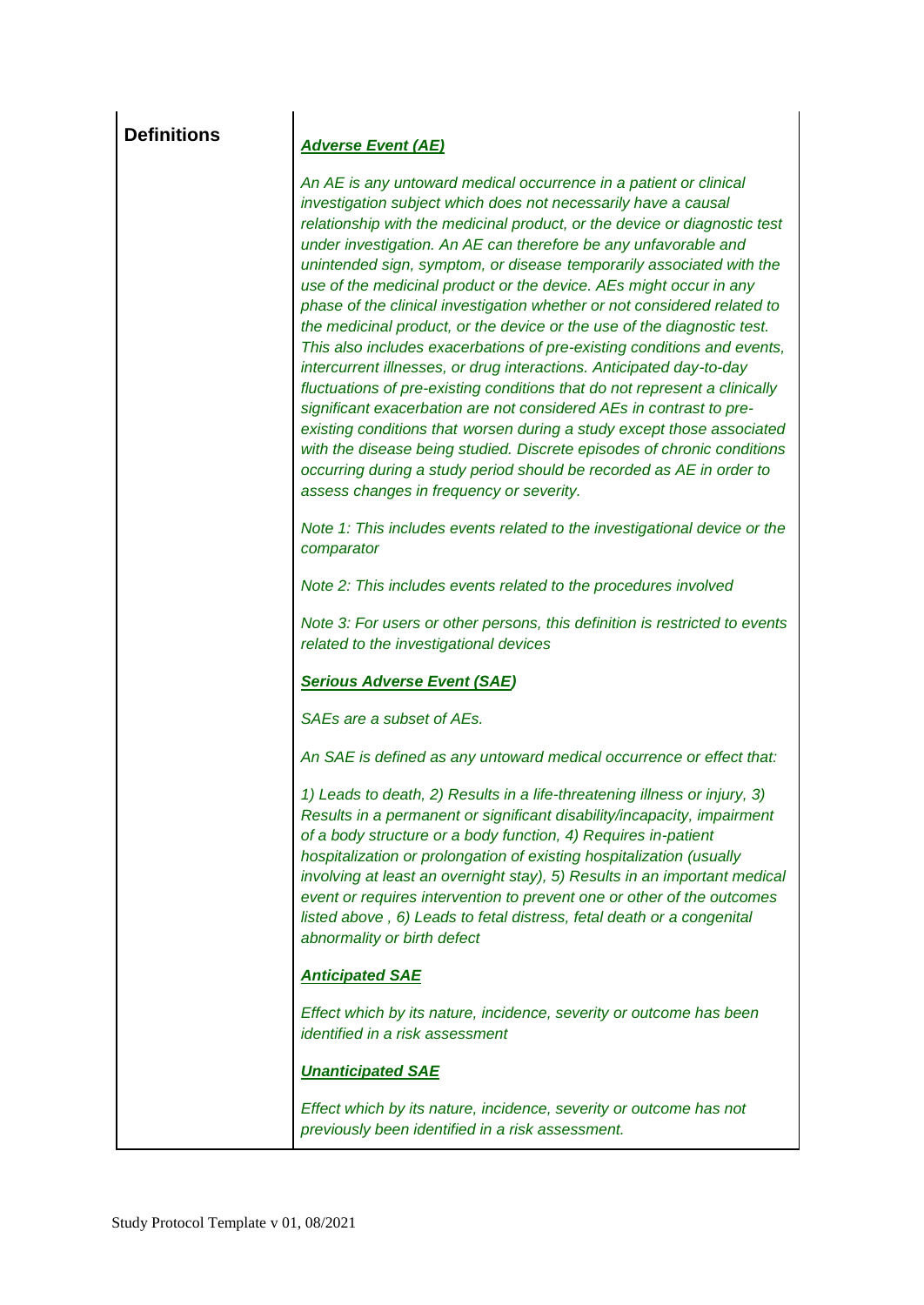| <b>Classification of</b><br><b>AEs/SAEs (if</b><br>appropriate) and<br><b>AE/SAE recording</b><br>and reporting | If appropriate from a local legal/regulatory point of view, please classify<br>between anticipated and unanticipated AEs/ SAEs such as e.g:<br>AEs or SAEs will be classified as either anticipated or unanticipated.<br>Recording and reporting procedures differ accordingly as described<br>below. An attempt to establish a diagnosis based on the presenting<br>signs, symptoms, and/or other clinical information will be made and<br>AE/SAE will be documented as a diagnosis and not as individual<br>signs/symptoms. |
|-----------------------------------------------------------------------------------------------------------------|-------------------------------------------------------------------------------------------------------------------------------------------------------------------------------------------------------------------------------------------------------------------------------------------------------------------------------------------------------------------------------------------------------------------------------------------------------------------------------------------------------------------------------|
|                                                                                                                 | Anticipated AEs/SAEs are AEs/SAEs that are associated with <the<br>disease investigated&gt;, unless judged as more severe than expected for<br/>the subject's condition. Anticipated AEs/SAEs will be recorded but not<br/>reported in line with local, legal and regulatory requirements. These<br/>anticipated AEs or SAEs include, but are not limited to:</the<br>                                                                                                                                                        |
|                                                                                                                 | <please aes="" list="" saes="" the=""></please>                                                                                                                                                                                                                                                                                                                                                                                                                                                                               |
|                                                                                                                 | All AEs/SAEs which do not meet the criteria mentioned above of<br>Anticipated AEs/SAEs, are considered as Unanticipated AEs/SAEs. All                                                                                                                                                                                                                                                                                                                                                                                         |
|                                                                                                                 | Unanticipated AEs/SAEs will be recorded in terms of nature of the<br>event, date, outcome and action taken. All unanticipated SAEs will be<br>reported in line with local, legal and regulatory requirements.                                                                                                                                                                                                                                                                                                                 |
|                                                                                                                 | Please note: SAEs which will be reported irrespective of being<br>classified as anticipated or unanticipated include: Myocardial infarction,<br>Stroke, Pulmonary embolism, Subarachnoid hemorrhage, Cerebral<br>hemorrhage, Cerebral thrombosis                                                                                                                                                                                                                                                                              |
|                                                                                                                 | All AEs will be recorded, even if the AE is assessed as unlikely to be causally<br>related to the investigated <diagnostic test="">. Patients will be instructed to<br/>contact the responsible study investigator immediately should they experience<br/>any signs or symptoms they perceive as serious during the period from start<br/>visit until study completion <define completed;<br="" is="" point="" study="" the="" time="" when="">e.g. delivery&gt;.</define></diagnostic>                                       |

a l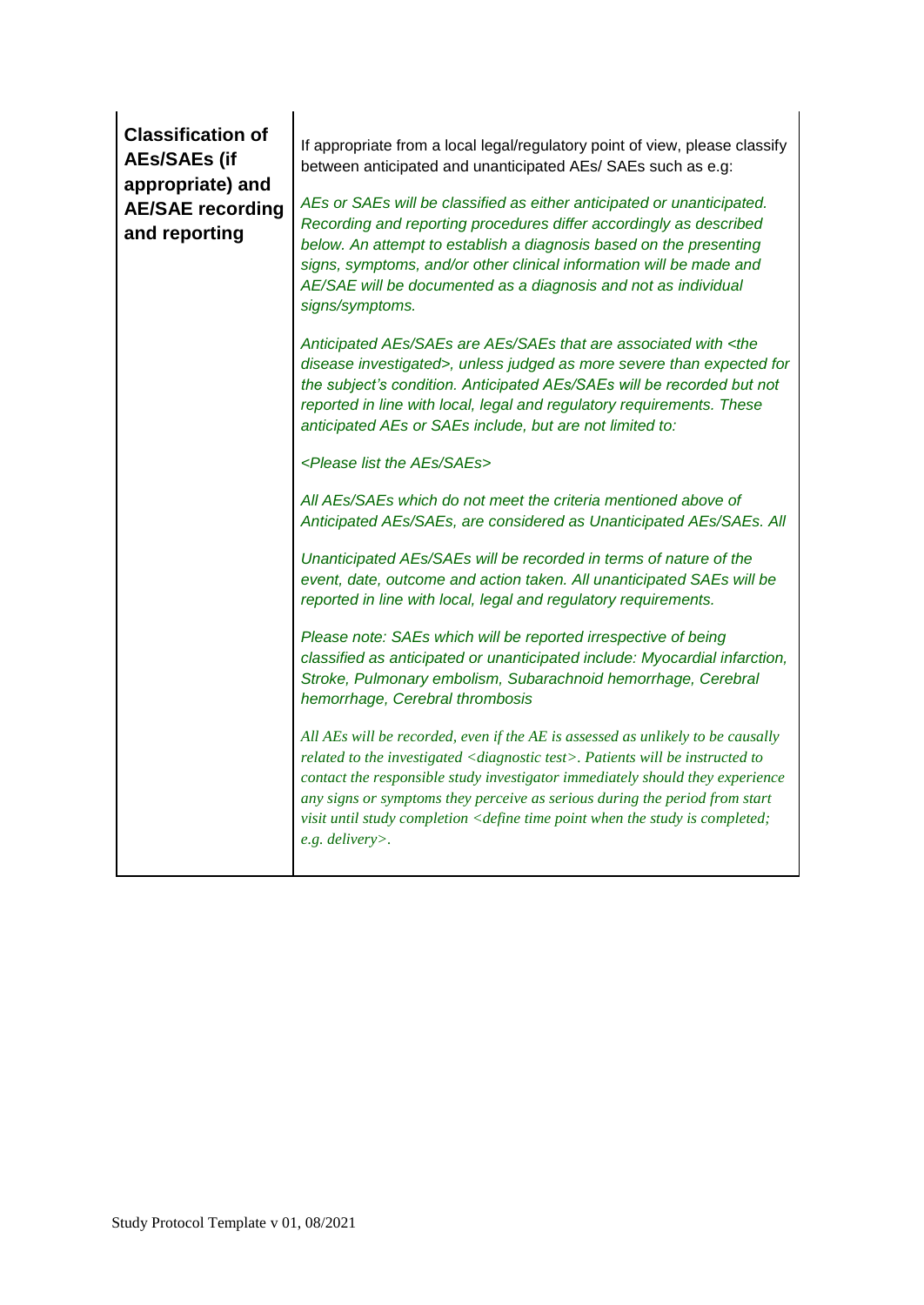| If applicable:<br>Laboratory<br>abnormalities and<br>other abnormal<br>assessments                  | Laboratory test value abnormalities and other abnormal assessments<br>will not be recorded as AEs unless they result in a clinically significant<br>condition as judged by the assigned investigator and meet the<br>definition of an AE, or SAE. However, clinically significant abnormal<br>laboratory findings and other abnormal assessments that are<br>associated with <state disease="" investigated="" the=""> are anticipated in the<br/>study population. These Anticipated AEs/SAEs will be<br/>captured/recorded in the study documentation <at each="" visit="">. Such<br/>anticipated abnormalities will not be reported as SAEs.<br/>Anticipated laboratory abnormalities and other abnormal assessments<br/>related to <state area="" disease="" the=""> include but are not limited to:<br/><please a="" abnormalities="" anticipated="" here="" laboratory="" list="" of="" provide=""><br/>The assigned investigator will exercise his or her medical and scientific<br/>judgment in deciding whether an abnormal laboratory finding or other<br/>abnormal assessment is clinically significant and whether or not it is<br/>associated with <state area="" disease="" the="">.</state></please></state></at></state>                                                                                                                                                                                                                                                                                                                                                                                                                                                                                                                                                                                                    |
|-----------------------------------------------------------------------------------------------------|---------------------------------------------------------------------------------------------------------------------------------------------------------------------------------------------------------------------------------------------------------------------------------------------------------------------------------------------------------------------------------------------------------------------------------------------------------------------------------------------------------------------------------------------------------------------------------------------------------------------------------------------------------------------------------------------------------------------------------------------------------------------------------------------------------------------------------------------------------------------------------------------------------------------------------------------------------------------------------------------------------------------------------------------------------------------------------------------------------------------------------------------------------------------------------------------------------------------------------------------------------------------------------------------------------------------------------------------------------------------------------------------------------------------------------------------------------------------------------------------------------------------------------------------------------------------------------------------------------------------------------------------------------------------------------------------------------------------------------------------------------------------------------------------------------------------------------------------|
| If applicable:<br><b>Malfunction /</b><br><i>incidents and</i><br><b>indirect harm</b><br>reporting | For open studies and when medical decisions are taken based<br>on the medical device / IVD test results you may, if appropriate,<br>consider wordings such as:<br>During the course of this clinical study incidents and indirect harms<br>might occur. The documentation and reporting of the incidents and<br>indirect harms will follow the guidance provided in MEDDEV 2.7/3,<br>December 2010 <please appropriate="" if="" update=""> and local regulations<br/>and guidelines. These incidents and indirect harms will be determined<br/>by the responsible study investigator during the scheduled patient<br/>visits, and must be reported to the manufacturer immediately.<br/>An incident is any malfunction or deterioration in the characteristics<br/>and/or performance of a device, as well as any inadequate in the<br/>labeling or the instructions for use which, directly or indirectly, might<br/>lead to or might have led to the death of a subject, or user or of other<br/>persons or to a serious deterioration in their state of health. An indirect<br/>harm may occur as a consequence of the medical decision, action<br/>taken/not taken on the basis of information or result(s) provided by the<br/>device.<br/>Examples include: misdiagnosis, delayed diagnosis, delayed treatment,<br/>inappropriate treatment, transfusion of inappropriate materials.<br/>All incidents and indirect harms will be recorded in the medical record.<br/>A description of the event, including the start date, resolution date,<br/>action taken, and the outcome will be reported. As a general principle,<br/>a pre-disposition to report rather than not to report in case of doubt on<br/>the reportability of an incident will be applied.<br/>Any report will not be unduly delayed because of incomplete</please> |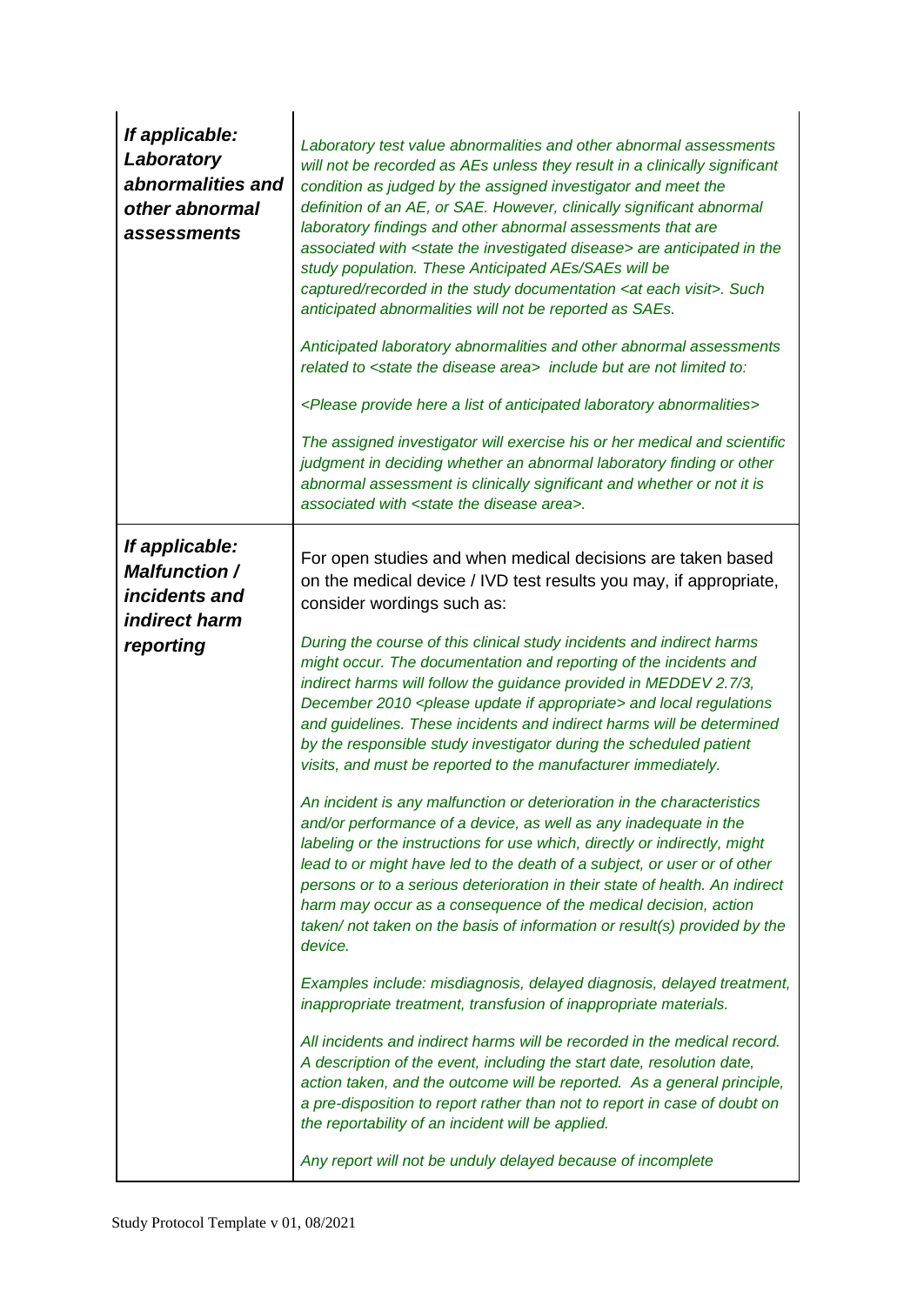|                                                                                           | information.                                                                                                                                                                                                                                                                                                                                                                                                                                                                                                                                                                 |
|-------------------------------------------------------------------------------------------|------------------------------------------------------------------------------------------------------------------------------------------------------------------------------------------------------------------------------------------------------------------------------------------------------------------------------------------------------------------------------------------------------------------------------------------------------------------------------------------------------------------------------------------------------------------------------|
| Follow up of<br>ongoing AEs and<br><b>SAEs</b>                                            | If the event has resolved, the documentation in the medical record<br>will be completed. If the frequency or severity of an already recorded<br>AE changes significantly, a new AE will be recorded. If the AE<br>becomes serious, the procedures for reporting of SAEs will be<br>followed. Ongoing AEs will be followed until <define until="" when="">.</define>                                                                                                                                                                                                          |
| <b>Treatment of any</b><br>AE / SAE                                                       | Treatment of any AE / SAE will be according to current available best<br>clinical practice. The applied measures will be recorded in the<br>medical record.                                                                                                                                                                                                                                                                                                                                                                                                                  |
| <b>Assessment of</b><br>causality<br>(relationship to<br><b>IVD and indirect</b><br>harm) | For blinded, observational studies a text as follows may<br>be considered:<br>Due to the double-blind study design no diagnosis will be made, no<br>treatment will be initiated and no medical decision will be taken<br>based on the investigated <diagnostic tests="">). In this study, the<br/>occurrence of AEs / SAEs will therefore be considered unrelated to<br/>the investigated &lt; diagnostic tests&gt;. Therefore no indirect harm<br/>related to the investigated immunoassays <define> is anticipated in<br/>the context of this study.</define></diagnostic> |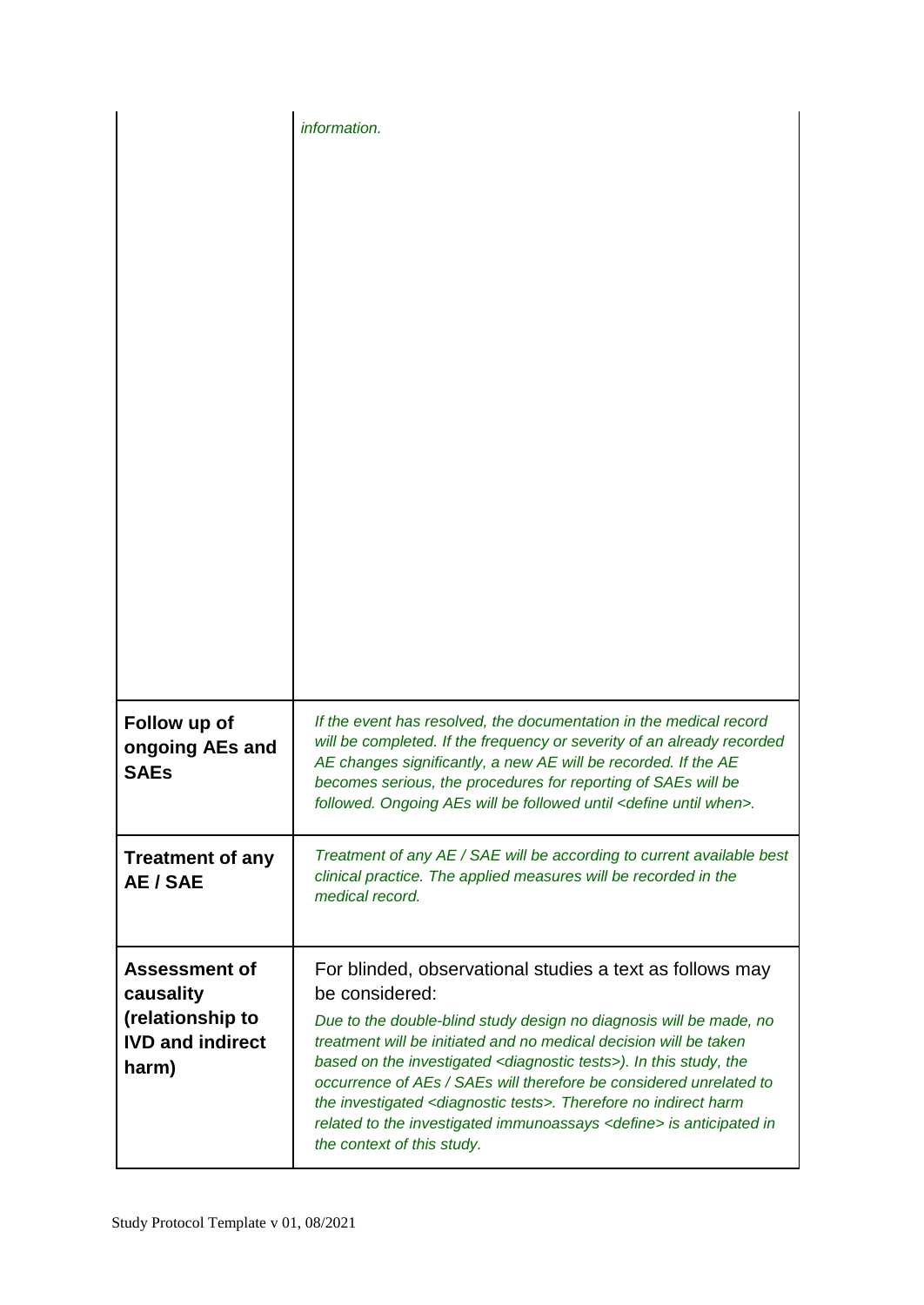## **7. Compliance Statements**

|                                                   | General requirements: The study will be conducted in compliance to<br>this study protocol, the current version of the Declaration of Helsinki,<br>ICH GCP, and applicable local legal and regulatory requirements.                                                                                                                                                                                                                                                                                                                                                                                       |
|---------------------------------------------------|----------------------------------------------------------------------------------------------------------------------------------------------------------------------------------------------------------------------------------------------------------------------------------------------------------------------------------------------------------------------------------------------------------------------------------------------------------------------------------------------------------------------------------------------------------------------------------------------------------|
|                                                   | Submission of study documents: Before study start, the study<br>protocol, and subject information / informed consent and any other<br>study-related document as required by applicable laws and<br>regulations will be submitted to the Ethics Committee and regulatory<br>authorities for written approval. Any protocol amendments or new or<br>amended information that requires ethical consideration will be<br>submitted for written approval, too. In addition, a study report (interim<br>and /or full report) will be submitted to regulatory authorities in line<br>with applicable timelines. |
|                                                   | Subject insurance: Sufficient insurance coverage according to legal<br>requirements for subjects participating in the study is ensured.<br>Subjects will be informed about this and will be asked to inform the<br>assigned investigator about any harm they believe to be associated<br>with their participation in this study.                                                                                                                                                                                                                                                                         |
|                                                   | <b>Subject information and informed consent: Subjects/legal</b><br>representatives will be informed orally and in writing about the<br>objectives of the study, study procedures, potential risks, and about<br>the fact that to some extent data will be accessible for third parties<br>(see below) for the purpose of controlling the study conduct -<br>provided that data confidentiality is ensured at any time.                                                                                                                                                                                   |
|                                                   | Before any study-related activities are initiated, the subjects / legal<br>representatives will have to sign the written informed consent. The<br>participation in the study is entirely voluntary. The subjects have the<br>right to withdraw their willingness to participate in the study at any<br>time without affecting their future medical care in any way.                                                                                                                                                                                                                                      |
|                                                   | Clinical study results and publication: The results of the clinical study<br>will be documented in a clinical study report and if possible, will be<br>published (e.g. in a journal or presented in a scientific meeting).                                                                                                                                                                                                                                                                                                                                                                               |
| 8.                                                | Data confidentiality and protection                                                                                                                                                                                                                                                                                                                                                                                                                                                                                                                                                                      |
| Data<br>confidentiality<br>and data<br>protection | Auditors, Ethics Committee, and the regulatory authorities will be<br>granted direct access to the subject's medical records to the extent<br>permitted by the applicable law and regulation for verification of<br>clinical study procedures, and/or data control, ensuring subject data<br>confidentiality. The subject's file and the source data will be archived<br>in line with national and international legal requirements.                                                                                                                                                                     |
|                                                   | 9. Quality controls and assurance                                                                                                                                                                                                                                                                                                                                                                                                                                                                                                                                                                        |